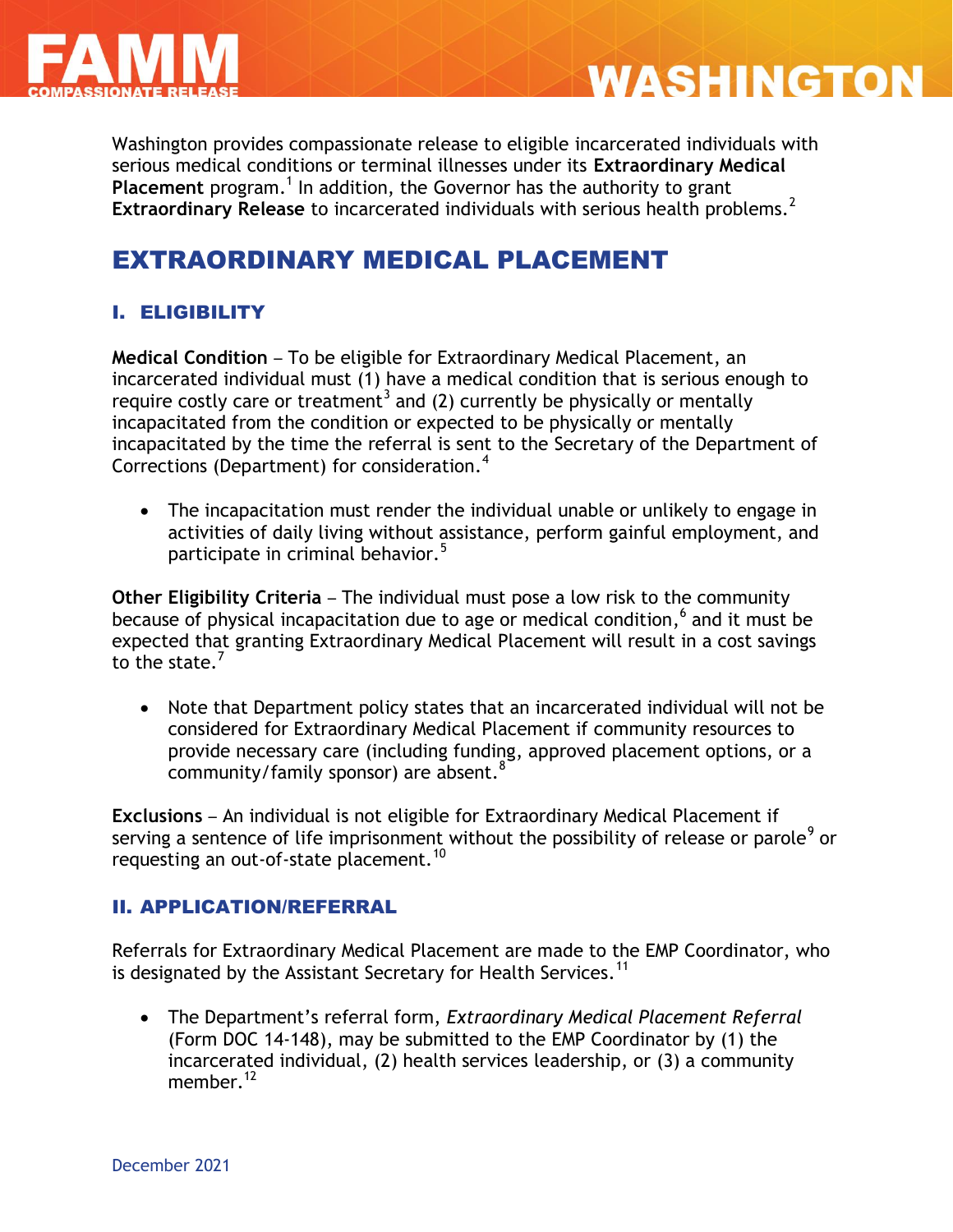#### III. DOCUMENTATION AND ASSESSMENT

**Screening: EMP Coordinator - The EMP Coordinator ensures that the incarcerated** individual either meets the medical criteria (or will meet it by the time the referral is sent to the Department Secretary)<sup>13</sup> and that there is adequate community support to meet the person's clinical and daily living needs, including a funding source.<sup>14</sup> This includes carrying out the following tasks:

- Obtaining the necessary health information release forms from the incarcerated individual;<sup>15</sup>
- Collaborating with the appropriate tribal liaison, if applicable:<sup>16</sup>
- Assigning a facility health services employee or contractor to complete an assessment of the individual's current medical condition, physical limitations, mental health needs, and prognosis using the Department's *Physical Incapacitation Screening for Extraordinary Medical Placement* form.<sup>17</sup>

**Review: Chief Medical Officer** – The Chief Medical Officer reviews the relevant medical records and other materials related to the Extraordinary Medical Placement referral to determine whether the incarcerated individual meets the medical criteria.<sup>18</sup>

- If the medical criteria are not met, the EMP Coordinator is responsible for notifying the incarcerated individual and, if applicable, the person who submitted the referral form.<sup>19</sup>
- If the individual meets the medical criteria, the EMP Coordinator forwards the referral to the Headquarters Community Screening Committee for review.<sup>20</sup>

**Screening and Consideration: Headquarters Community Screening Committee (Screening Committee)** – The Screening Committee reviews the information provided by the EMP Coordinator and Clinical Nurse Specialist regarding the individual's current medical condition, prognosis, proposed placement options, and input from all of the following individuals and entities: (1) Victim Services Program; (2) Chief Medical Officer; (3) End of Sentence Review Committee; (4) Law Enforcement Notification Program; (5) Indeterminate Sentence Review Board, if applicable; and (6) any others the Screening Committee thinks are appropriate. $^{21}$ 

The incarcerated individual will only be referred for Extraordinary Medical Placement when (1) the Health Services Manager provides medical updates, if needed, to the EMP Coordinator and (2) the individual has an approved release plan.<sup>22</sup> If these conditions have been met and the Screening Committee recommends approval, the referral is forwarded. $^{23}$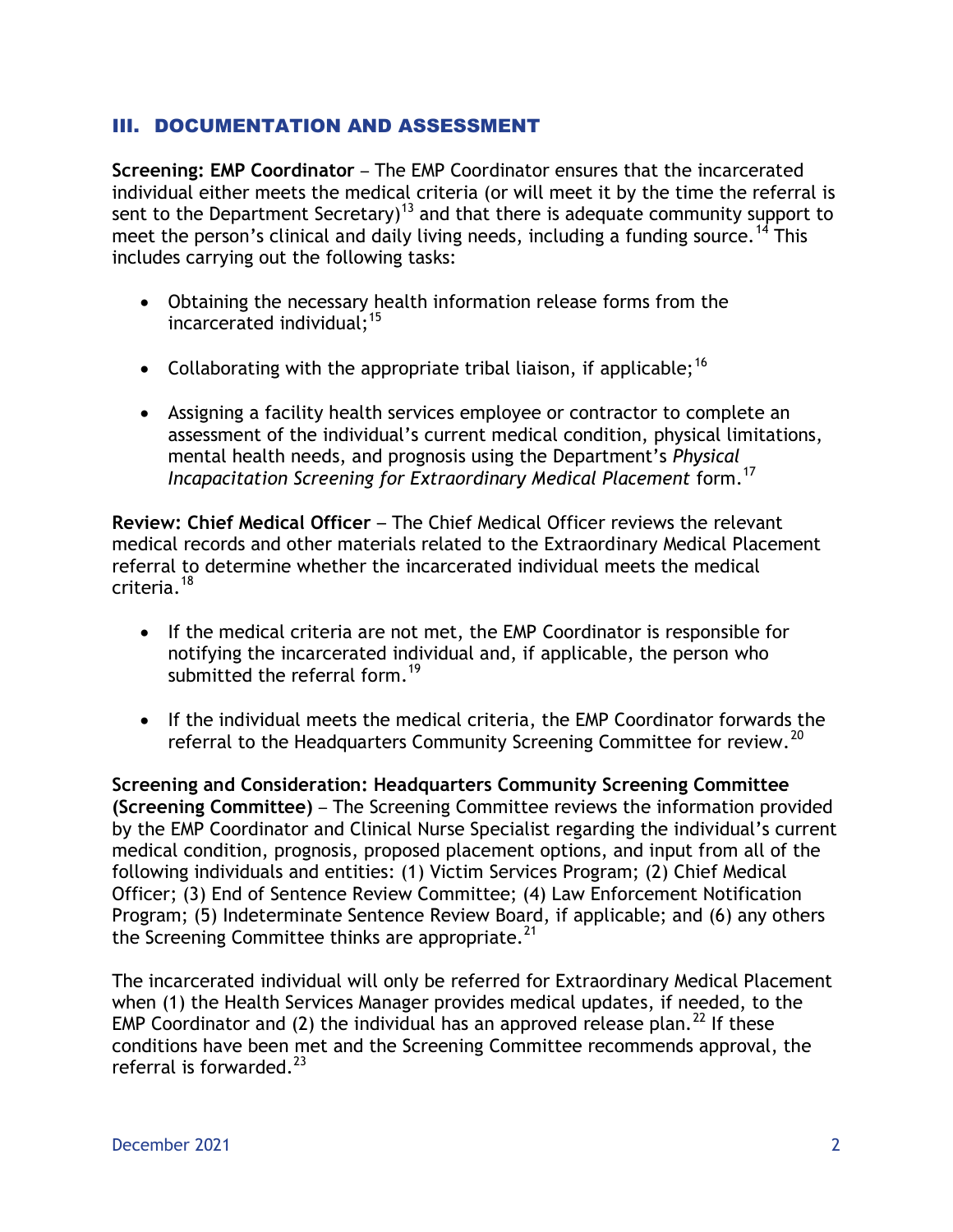**Approvals and Recommendations: Department Personnel** – The Chair of the Screening Committee forwards the referral to the Assistant Secretary for Reentry, Assistant Secretary for Community Corrections, Deputy Director for Prisons, and Deputy Secretary for Health Services.<sup>24</sup> Their recommendations are then forwarded to the Department Secretary.<sup>25</sup>

#### IV. DECISION-MAKING PROCESS

**Decision-Maker** – The Secretary of the Department of Corrections makes the final decision on referrals for Extraordinary Medical Placement.<sup>26</sup>

**Notification of Decision – If approved, the Case Manager notifies the individual.<sup>27</sup> If** Extraordinary Medical Placement is denied, the notification must be in writing.<sup>28</sup>

#### **Conditions and Prerelease Planning**

- All individuals released on Extraordinary Medical Placement must have a community placement plan that includes recommendations for the minimum number, frequency, and types of contacts. $^{29}$
- Electronic monitoring is required, at the Department's expense, unless the monitoring equipment interferes with the functioning of medical equipment or results in a loss of funding for the person's medical care.<sup>30</sup>
- The Case Manager may set any other conditions that are determined to be appropriate for the individual. $31$

## V. POST-DECISION

**Denials and Appeal Rights** – There is no information in Department policy on appealing a denial of Extraordinary Medical Placement. A new referral may be submitted but are only reviewed if the individual's medical condition has significantly changed. $32$ 

**Supervision/Monitoring** – The EMP Coordinator and the individual's Case Manager, in collaboration with the Nurse Desk and the Classification and Case Management Administrator, monitor the individual's medical condition and behavior in the community.<sup>33</sup>

**Revocation** – The Department Secretary can revoke Extraordinary Medical Placement at any time and return the individual to confinement.<sup>34</sup> Reasons for revocation include an improvement in the person's health condition<sup>35</sup> or a violation of the placement conditions.<sup>36</sup>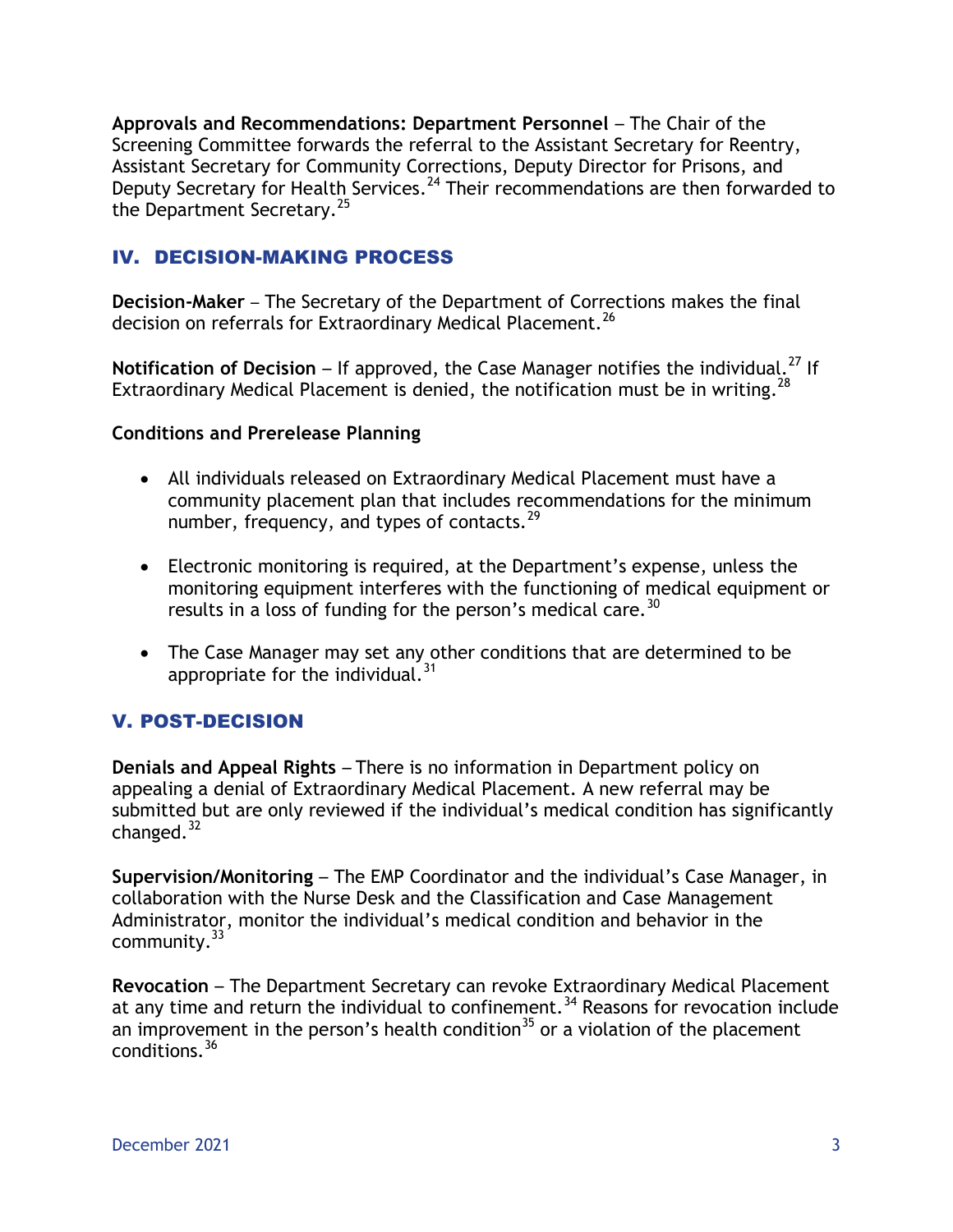- If the individual's condition improves, the EMP Coordinator will ask that the "Nurse Desk" conduct a clinical review and, based on the results, may recommend revocation.<sup>37</sup>
- If the individual is alleged to have violated the CMP conditions, a hearing will be conducted.<sup>38</sup> If revocation is recommended, the Case Manager notifies the EMP Coordinator and the Classification and Case Management Administrator,  $39$ and the Administrator submits the revocation to the Secretary for approval or denial.<sup>40</sup>
- If Extraordinary Medical Placement is revoked, the appropriate Department and correctional facility staff are notified and transportation is arranged.<sup>41</sup>

**Termination** – Once the individual reaches the Earned Release Date, the Case Manager verifies the release plan and notifies the EMP Coordinator and Classification and Case Management Administrator that the individual is being released.<sup>42</sup>

## VI. REPORTING/STATISTICS

The Department Secretary is directed to report annually to the state legislature on Extraordinary Medical Placements, providing the number of individuals considered for, granted, and denied; the length of time between initial consideration and the placement decision for each individual granted an Extraordinary Medical Placement; and the cost savings realized by the state. $43$ 

In response to FAMM's request for information, the Department reported the following: 44

- In 2019, the Department Secretary approved 0 individuals for Extraordinary Medical Placement.
- In 2020, the Secretary approved four individuals for Extraordinary Medical Placement out of the 97 individuals considered.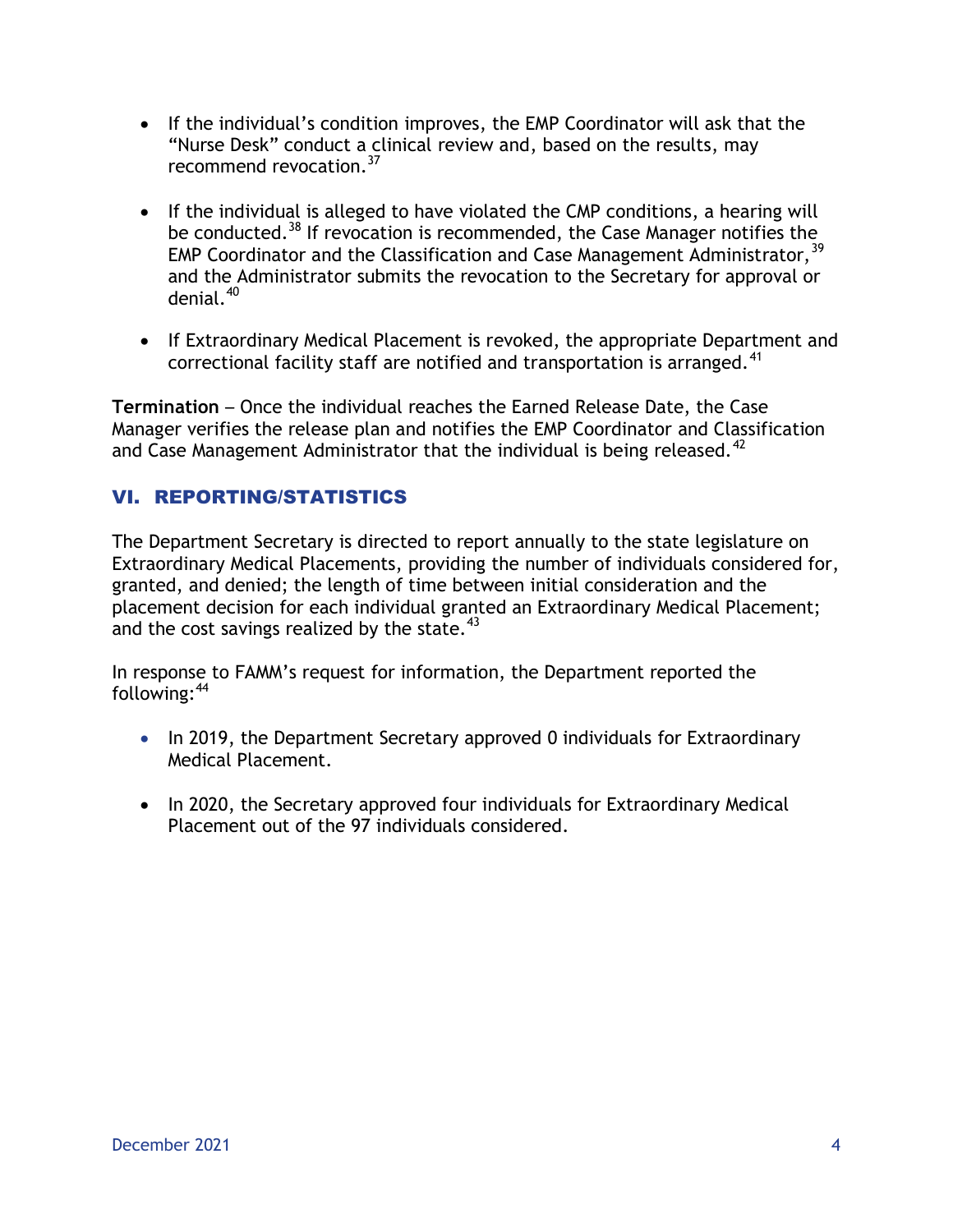# EXTRAORDINARY RELEASE

Upon a recommendation from the Washington Clemency and Pardons Board (Clemency Board), the Governor may grant an "extraordinary release from incarceration" to a person who has serious health problems, senility, advanced age, or other extraordinary circumstances.<sup>45</sup>

#### I. ELIGIBILITY

The Clemency Board rules and the Governor's office do not define the medical conditions that qualify an individual for Extraordinary Release. The only information about potentially qualifying conditions is the language of the statute: "serious health problems, senility, advanced age, or other extraordinary circumstances."<sup>46</sup>

#### II. APPLICATION/REFERRAL

A request for Commutation using the *Petition for Reprieve, Commutation, or Pardon*  form must be filed with the Clemency Board to start the process. The Board's guidelines state that it receives petitions from individuals, the Department of Corrections (Department), and organizations.<sup>47</sup> Other than asking whether the petition/application concerns medical issues, there are no specific references to health problems or advanced age in the form or in the Clemency Board's policy manual.

#### III. DOCUMENTATION AND ASSESSMENT

**Medical Information** – The Board states that an incarcerated person should provide as much detail as possible on the petition form.<sup>48</sup> In addition, if the individual wants the Clemency Board to review the relevant medical records, the person must submit a medical records release with the petition.<sup>49</sup>

**Review** – A two-person Clemency Board "Preliminary Review Committee" reviews each petition and considers whether it demonstrates the existence of "extraordinary circumstances" and warrants a hearing. On the vote of one Committee member, the petition is scheduled for a hearing before the full five-member Clemency Board.<sup>50</sup>

**Notice** – The Clemency Board must provide notice to the following "interested parties":

• Indeterminate Sentencing Review Board (ISRB) – If the ISRB determines that the petitioner/incarcerated individual is within its jurisdiction, it provides a case analysis to the Board.<sup>51</sup>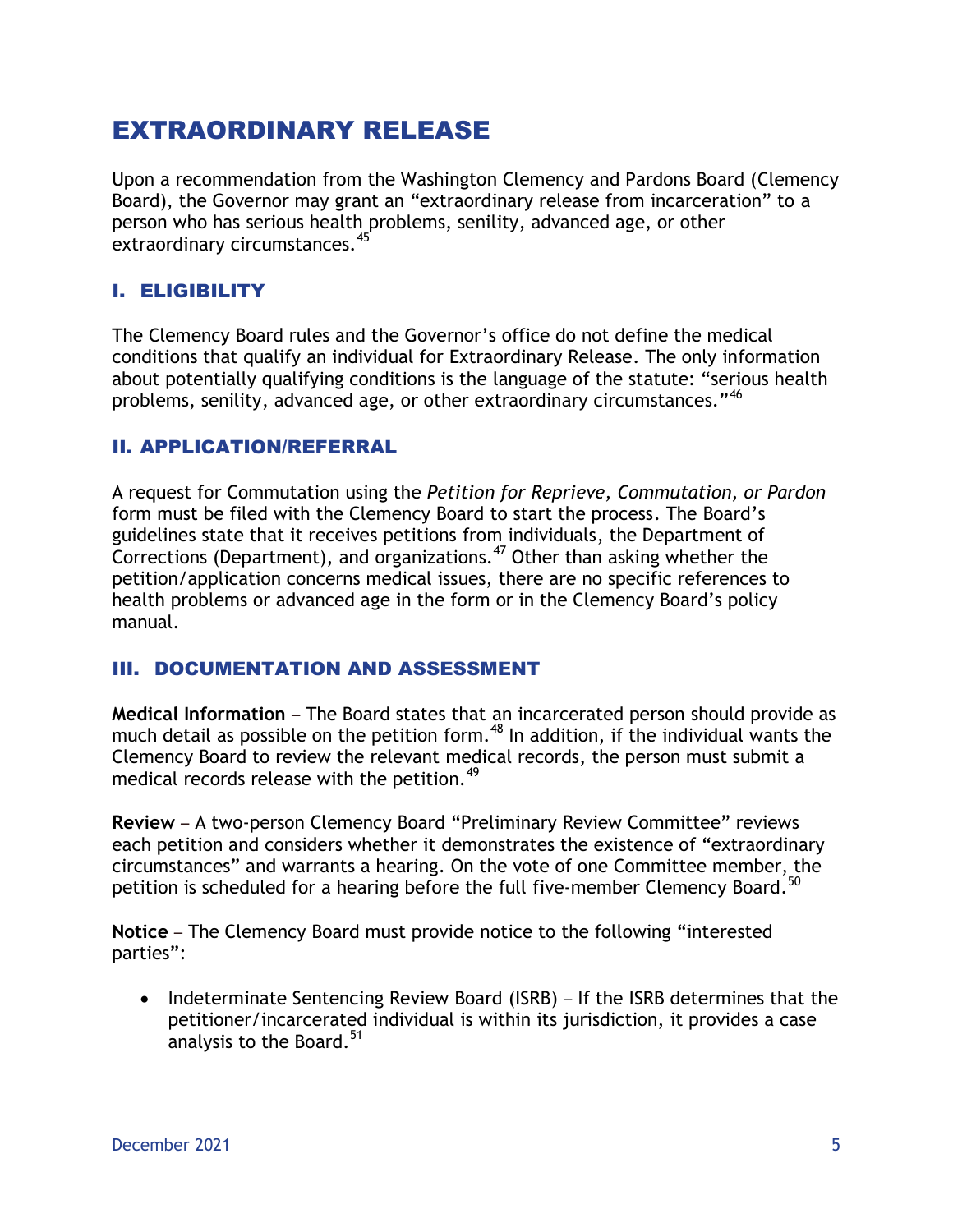- Department of Corrections The Department provides the Clemency Board with the incarcerated individual's criminal history, a "Legal Face Sheet," and, if the case is not under ISRB jurisdiction, a case analysis.<sup>52</sup>
- Prosecuting Attorney The prosecuting attorney's office will carry out its responsibilities, which include notifying the victim and/or the victim's survivors so they may participate in the hearing.  $53$
- The U.S. Attorney's Office If appropriate to the individual filing the petition, this office will also receive notice of a case set for a hearing.<sup>54</sup>

**Hearing** – The Clemency Board must hold a public hearing prior to recommending clemency.<sup>55</sup> It considers Petitions at regularly scheduled quarterly hearings, which are open to the public and transcribed.<sup>56</sup> In addition to the petitions the Preliminary Review Committee selects, the Governor, Board Chair, or a majority of the Clemency Board may call a Special Hearing on a petition.  $^{57}$ 

At the hearing, the Clemency Board hears oral statements, deliberates, and makes a final decision on whether to recommend to the Governor that a petition be granted.<sup>58</sup>

#### IV. DECISION-MAKING PROCESS

**Decision-Maker** – The Governor makes the final decision in all Extraordinary Release cases that the Clemency Board hears. 59

## V. POST-DECISION

There is a very general "Frequently Asked Questions" webpage regarding the Clemency and Pardons Board on the Governor's website. However, it does not include any information on issues specific to individuals granted Extraordinary Release due to medical reasons.<sup>60</sup>

#### VI. REPORTING/STATISTICS

In response to a request for information from FAMM, the Governor's office stated it does not track "the circumstances" of releases and therefore is unable to identify how many Extraordinary Releases have been granted due to medical reasons.<sup>61</sup>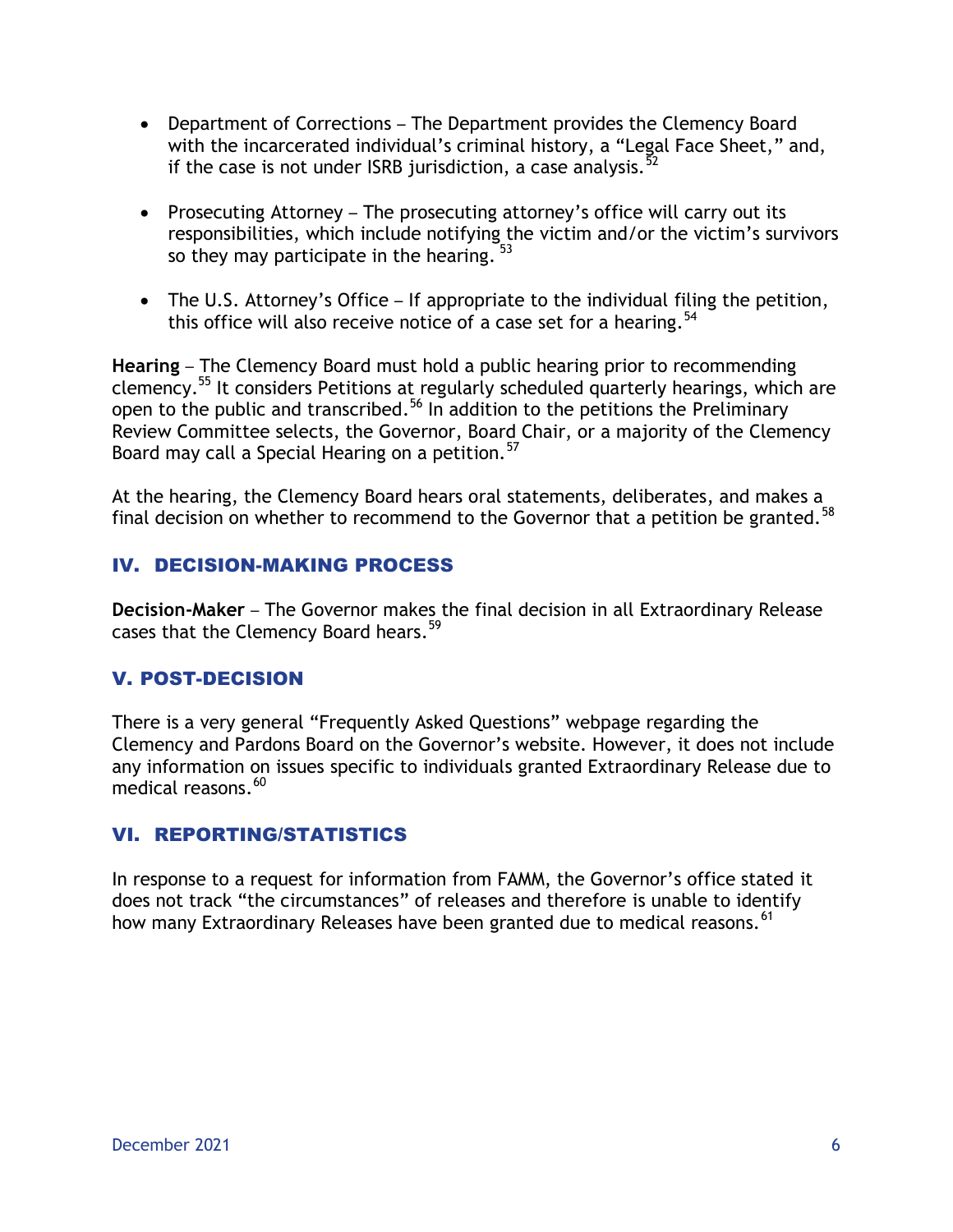# WASHINGTON COMPASSIONATE RELEASE PRIMARY LEGAL SOURCES

#### EXTRAORDINARY MEDICAL PLACEMENT

#### **Statute**

Revised Code of Washington, § 9.94A.728 (1) (c) (2020), available through the Washington State Legislature, [https://app.leg.wa.gov/RCW/default.aspx?cite=9.94A.728.](https://app.leg.wa.gov/RCW/default.aspx?cite=9.94A.728)

#### **Agency Policy**

State of Washington Department of Corrections, Policy 350.270, Extraordinary Medical Placement (2021), [https://www.doc.wa.gov/information/policies/files/350270.pdf.](https://www.doc.wa.gov/information/policies/files/350270.pdf)

State of Washington Department of Corrections, *Extraordinary Medical Placement Referral* (Form DOC 14-148) (April 14, 2021), [https://www.doc.wa.gov/docs/forms/14-148.pdf.](https://www.doc.wa.gov/docs/forms/14-148.pdf)

#### EXTRAORDINARY RELEASE

#### **Statute**

Revised Code of Washington, § 9.94A.728 (1) (d) (2020), available through the Washington State Legislature, [https://app.leg.wa.gov/RCW/default.aspx?cite=9.94A.728.](https://app.leg.wa.gov/RCW/default.aspx?cite=9.94A.728)

#### **Agency Policy/Publications**

Office of the Governor, Washington State Clemency and Pardons Board, Policy Manual (2018), §§ I and II.A,

[https://www.governor.wa.gov/sites/default/files/Clemency%20and%20Pardons%20Board%20Policy%20](https://www.governor.wa.gov/sites/default/files/Clemency%20and%20Pardons%20Board%20Policy%20Adopted%2003092018.pdf) [Adopted%2003092018.pdf.](https://www.governor.wa.gov/sites/default/files/Clemency%20and%20Pardons%20Board%20Policy%20Adopted%2003092018.pdf)

Office of the Governor, Washington State Clemency and Pardons Board, *Petition for Reprieve, Commutation, or Pardon* (2018), [https://www.governor.wa.gov/sites/default/files/2018%20Form-](https://www.governor.wa.gov/sites/default/files/2018%20Form-PetitionForClemency.pdf)[PetitionForClemency.pdf.](https://www.governor.wa.gov/sites/default/files/2018%20Form-PetitionForClemency.pdf)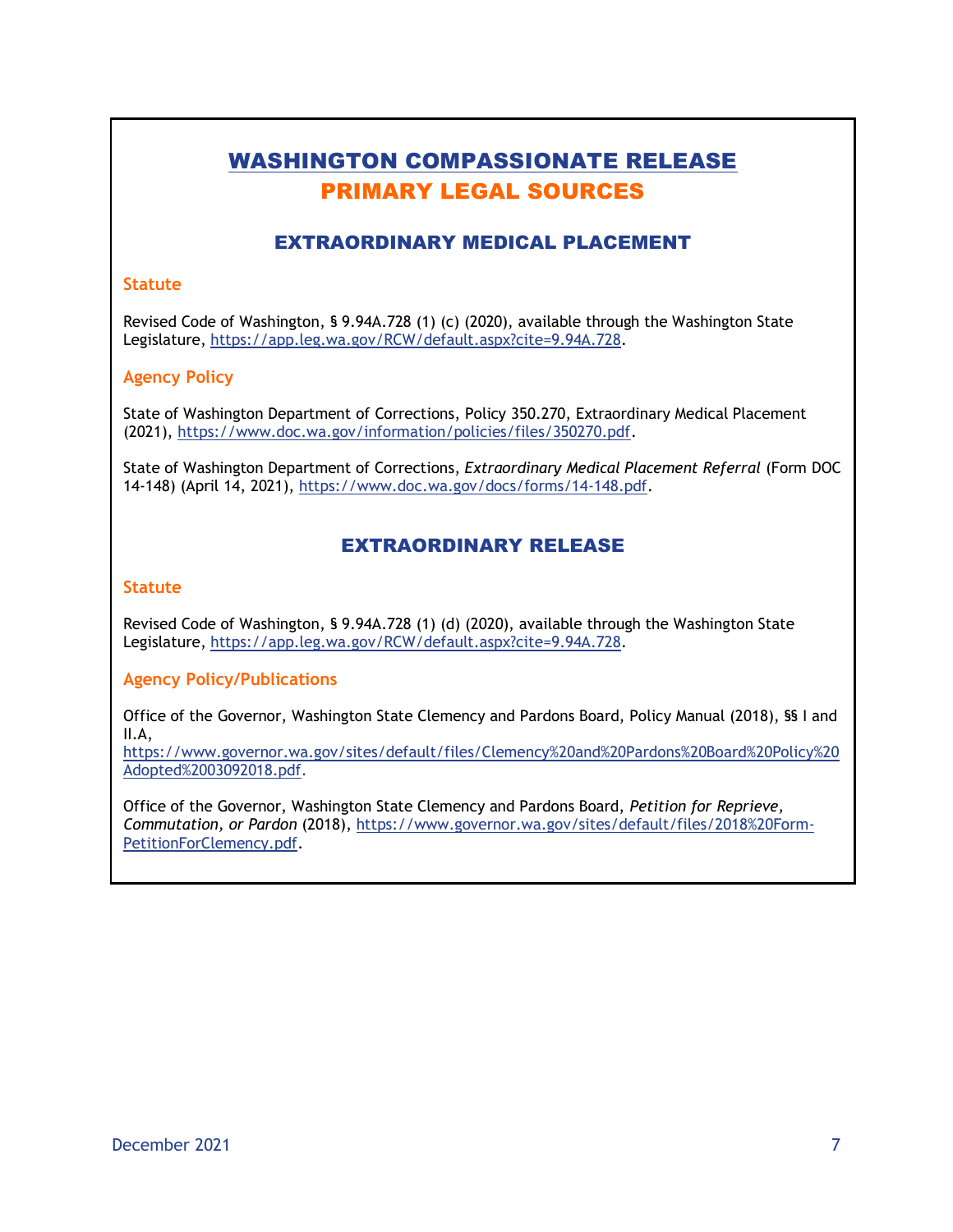## NOTES

\* *Id. means see prior note.*

<sup>1</sup> Wash. Rev. Code § 9.94A.728 (1) (c); State of Washington Department of Corrections Policy (DOC Policy) 350.270, Extraordinary Medical Placement.

Wash. Rev. Code § 9.94A.728 (1) (d).

<sup>3</sup> Wash. Rev. Code § 9.94A.728 (1) (c) (i) (A); DOC Policy 350.270, Directive, §§ I (C) (1) and II (A) (3).

DOC Policy 350.270, Directive, SS I (C) (4) and II (A) (1).

ld. at § II (A) (2).

<sup>6</sup> Wash. Rev. Code § 9.94A.728 (1) (c) (i) (B); DOC Policy 350.270, Directive, §§ I (C) (3) and (D) (3).

<sup>7</sup> Wash. Rev. Code § 9.94A.728 (c) (i) (C); DOC Policy 350.270, Directive, § I (C) (2).

DOC Policy 350.270, Directive, § I (D) (4).

Wash. Rev. Code § 9.94A.728 (c) (ii); DOC Policy 350.270, Directive, § I (D) (1).

DOC Policy 350.270, Directive, § I (D) (2).

Id. at § I (A).

Id. at § I (B).

Id. at § II (A).

Id. at § II (A) (4).

Id. at § II (B) (1).

Id. at § II (B) (2).

<sup>17</sup> Id. at § II (B) (3). Note that this form is not publicly available.

Id. at § II (C).

Id. at § II (C) (1).

Id. at § II (C) (2).

Id. at § III (A).

Id. at § III (B).

ld. at § III (C).

Id.

December 2021 8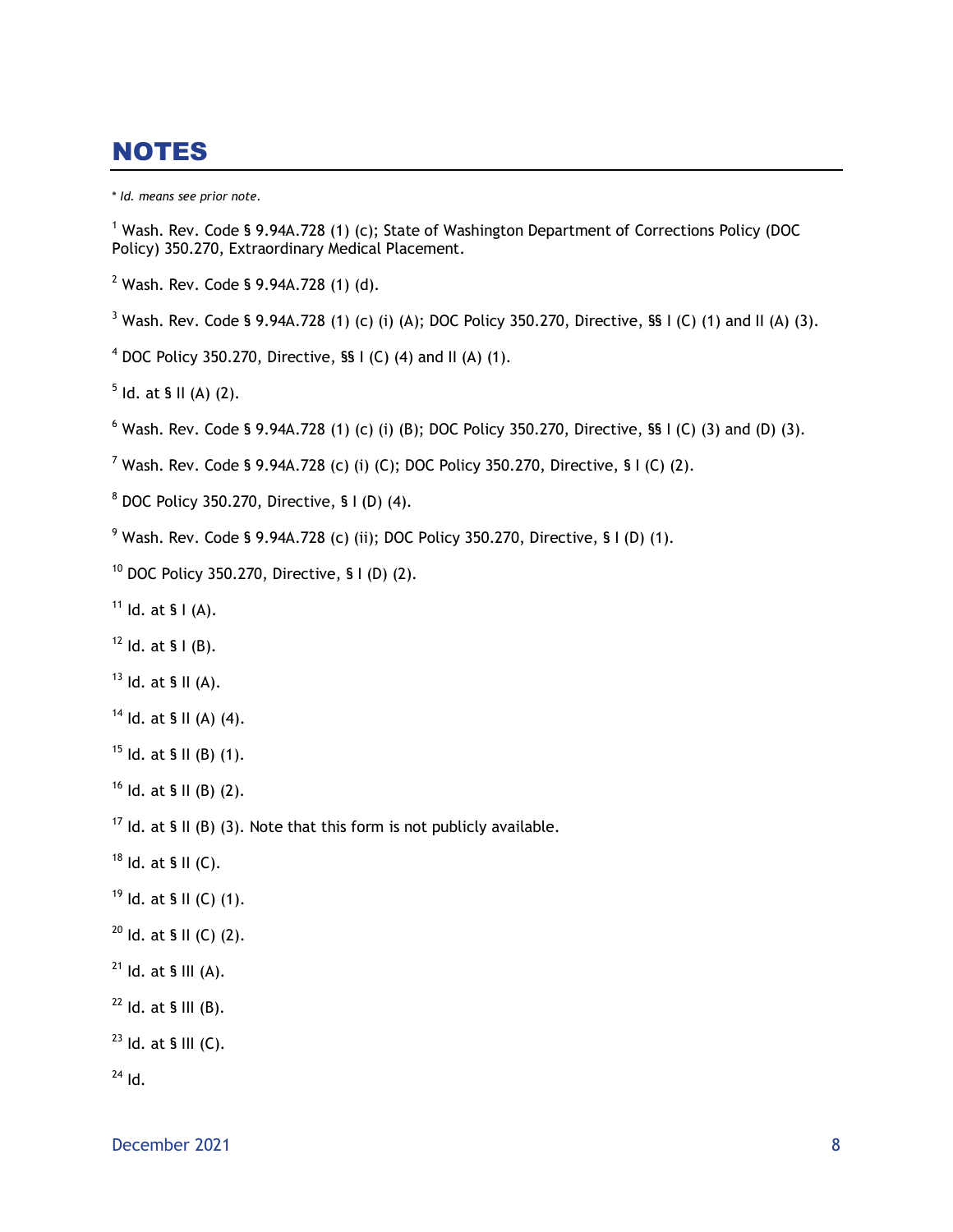$^{25}$  Id. at § III (D).

Id.

Id. at § III (E).

Id.

Id. at § IV (A) (1).

 DOC Policy 350.270, Directive, § IV (A) (2). See also Wash. Rev. Code § 9.94A.728 (c) (iii). Note that "loss of funding" is not defined or explained. However, in some states, Medicaid has denied eligibility to individuals who are still considered to be in custody, and someone being electronically monitored could still be considered in custody.

DOC Policy 350.270, Directive, § IV (A) (3).

DOC Policy 350.270, Directive, § III (E).

Id. at § IV (D).

Wash. Rev. Code § 9.94A.728 (c) (iv); DOC Policy 350.270, Policy, § II.

DOC Policy 350.270, Directive, § V (B).

Id. at § V (A).

Id. at § V (B).

 Id. at § V (A). See also DOC Policy 460.130, Response to Violations and New Criminal Activity (2020), for additional information on revocation hearings, [https://www.doc.wa.gov/information/policies/default.aspx?show=400.](https://www.doc.wa.gov/information/policies/default.aspx?show=400)

Id.

Id. at § V (C).

Id.

Id. at § VI (B).

Wash. Rev. Code § 72.09.620.

<sup>44</sup> Email from Angela Volk, Washington Department of Corrections, to FAMM (Sept. 1, 2021) (on file with FAMM, Office of the General Counsel).

 Wash. Rev. Code § 9.94A.728 (1) (d). Note that this section of the Washington Revised Code was previously numbered 9.94A.728 (4), and some of the Governor and Board materials still use the old section number. See also Office of the Governor, Washington State Clemency and Pardons Board, Policy Manual (2018) (Clemency Board Manual), §§ I and II (A).

Wash. Rev. Code § 9.94A.728 (1) (d).

Wash. Rev. Code § 9.94A.885 (1).